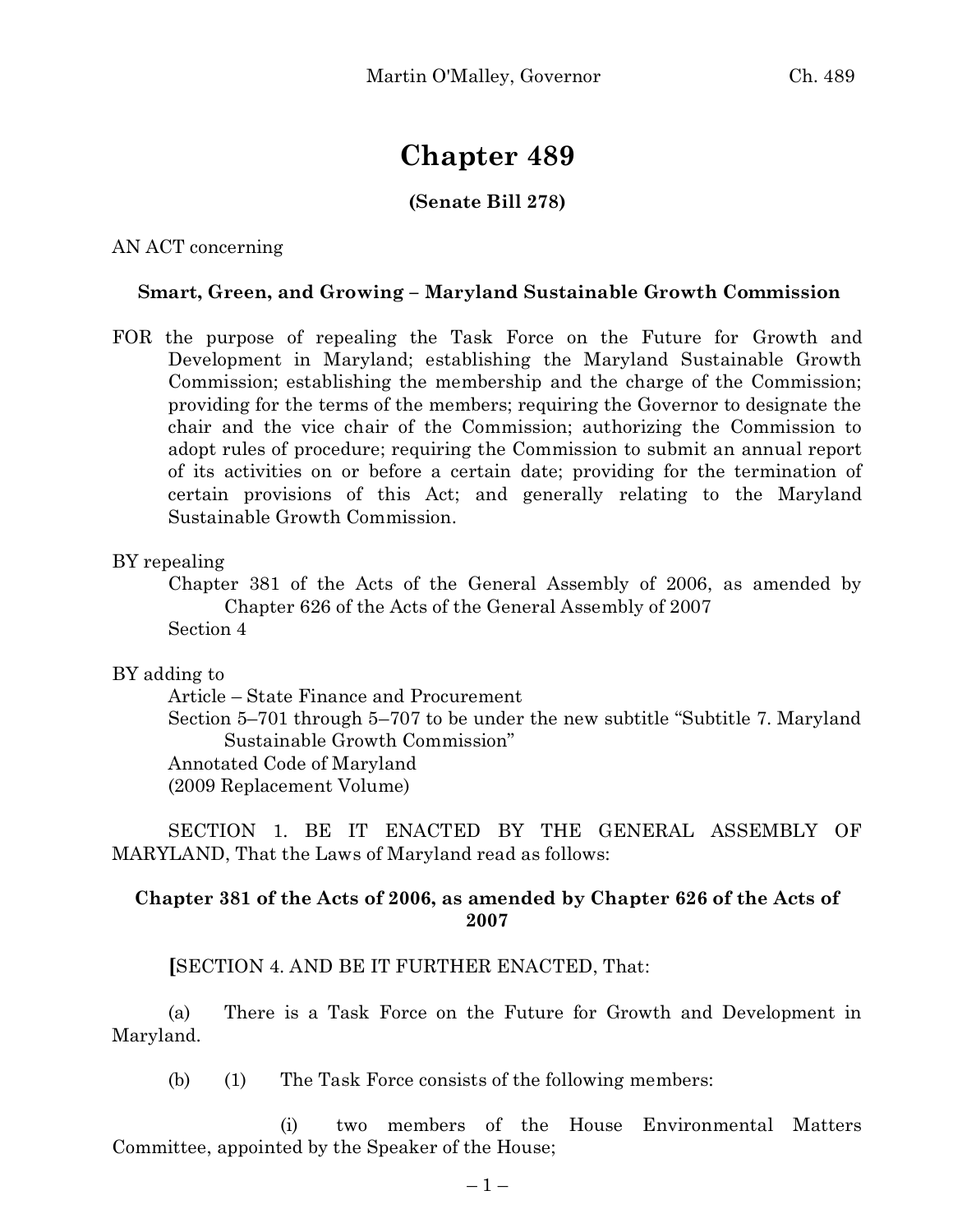(ii) two members of the Senate Education, Health, and Environmental Affairs Committee, appointed by the President of the Senate;

(iii) the Secretary of Planning, or the Secretary's designee;

(iv) the Secretary of the Environment, or the Secretary's designee;

(v) the Secretary of Transportation, or the Secretary's designee;

(vi) the Secretary of Housing and Community Development, or the Secretary's designee;

(vii) the Chair of the Base Realignment and Closure Subcabinet, or the Chair's designee;

(viii) the Executive Director of the Rural Maryland Council, or the Executive Director's designee;

(ix) the Director of the University of Maryland's National Center for Smart Growth, or the Director's designee;

(x) four representatives of local government:

1. two designated by the Maryland Municipal League, with one representing a rural county; and

2. two designated by the Maryland Association of Counties, with one representing a rural county; and

(xi) the following members, appointed by the Governor:

- 1. one representative of the environmental community;
- 2. one representative of the State Builders Association;
- 3. one representative of the agricultural community; and

4. three representatives of citizens organizations that address affordable housing, transportation, and smart growth.

(2) If the Governor appoints a regulated lobbyist to serve as a member of the Task Force, the lobbyist: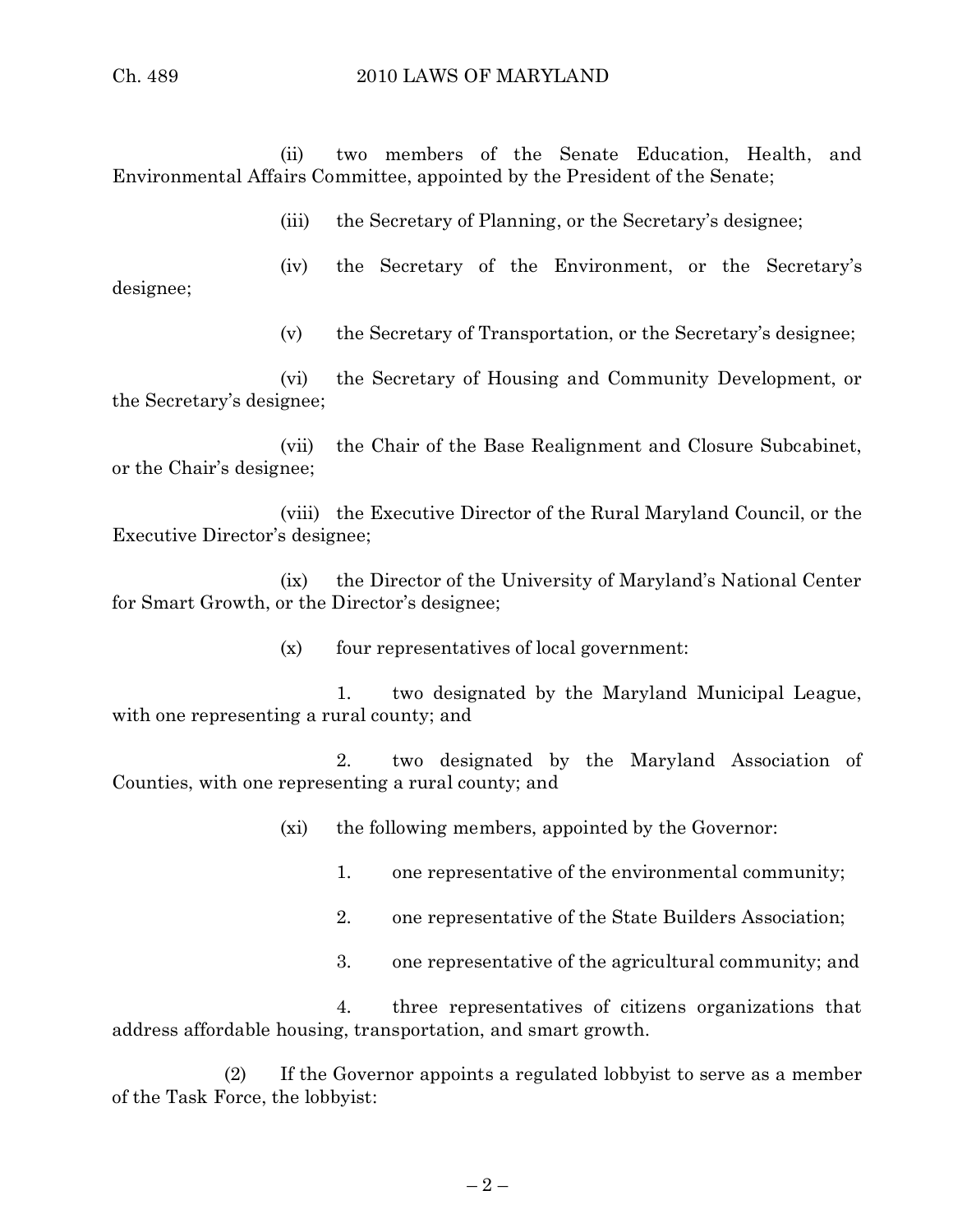(i) is not subject to  $\S 15-504(d)$  of the State Government Article with respect to that service; and

(ii) is not subject to  $\S$  15–703(f)(3) of the State Government Article as a result of that service.

(c) The Governor shall designate the chair of the Task Force.

(d) The Department of Planning shall provide staff for the Task Force.

(e) A member of the Task Force:

(1) may not receive compensation as a member of the Task Force; but

(2) is entitled to reimbursement for expenses under the Standard State Travel Regulations, as provided in the State budget.

(f) The Task Force shall:

(1) study current land use policies and their impact on growth in the State;

(2) study current trends and challenges for municipal corporations and counties as they relate to growth, including population and demographic changes;

(3) analyze the capabilities of municipal corporations and counties to plan for future growth and development;

(4) analyze the impacts of county development proximate to municipal corporate limits on municipal infrastructure, water resources, and sensitive areas;

(5) analyze the impacts of municipal growth and development on county infrastructure, water resources, and sensitive areas;

(6) identify regional growth and development issues;

(7) study mechanisms to facilitate joint planning to coordinate growth and development between municipal corporations and counties;

(8) examine the impact of  $\S 1.03(e)$  and  $\S 3.05(f)$  of Article 66B of the Code on a local government's ability to establish a floating zone on a property or grant piecemeal rezoning of a specific property;

(9) determine methods to assess the cumulative impacts of proposed development on infrastructure, including water, sewer, roads, and utilities, and on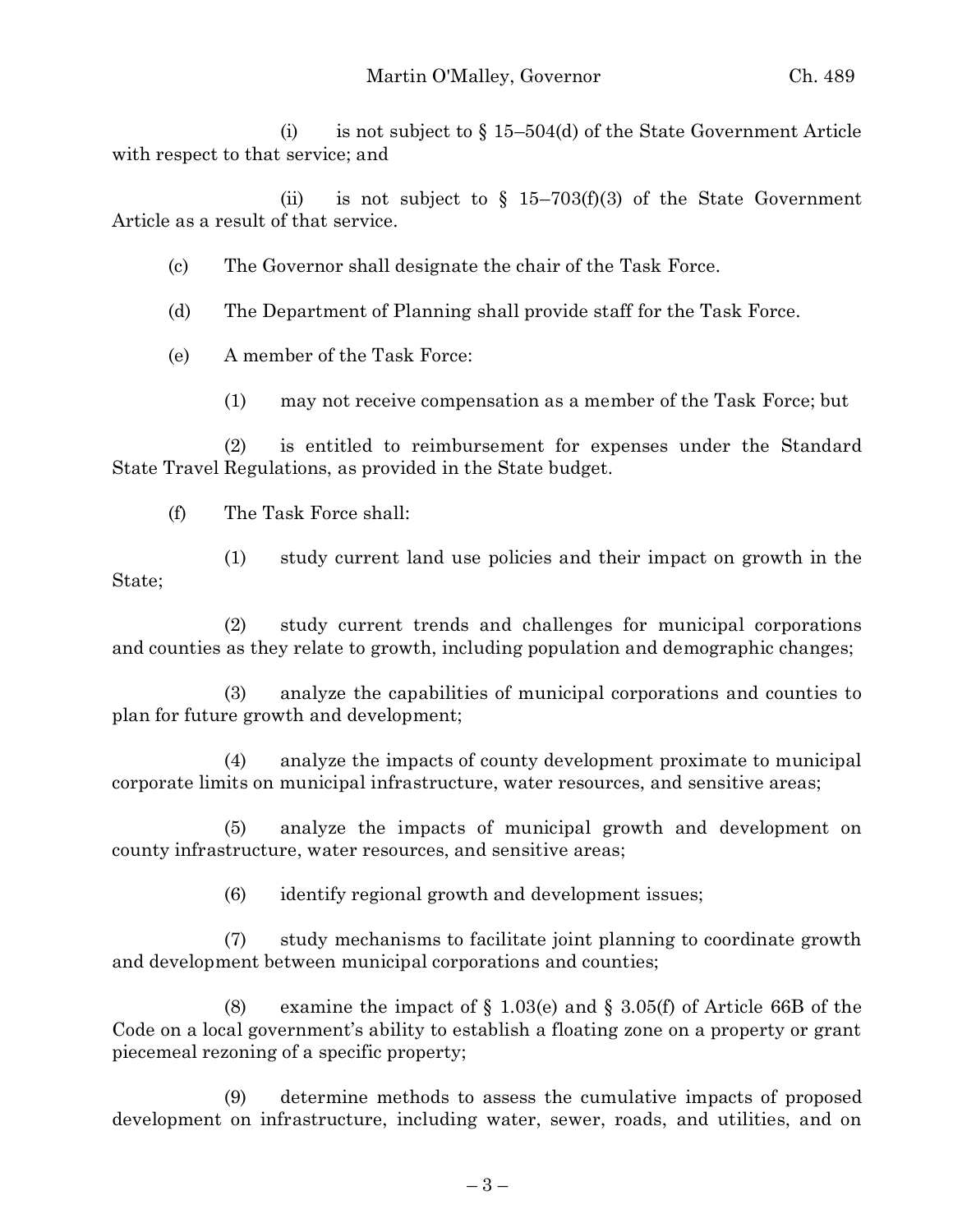transportation, fire and safety resources, health systems, educational systems, and environmental resources on a regional scale;

(10) (i) determine the parameters for a State development plan, State transportation plan, State housing plan; and

plans;

(ii) determine how these plans work together with local land use

(11) identify infrastructure needed for smart growth development consistent with population growth;

(12) assess mechanisms to fund the construction and maintenance of smart growth infrastructure;

(13) make recommendations to implement law or regulations that further best management practices as they relate to future growth and development in the State; and

(14) serve as an advisory board to the Governor's Smart Growth Subcabinet, providing advice and guidance at least twice annually through December 31, 2010.

(g) On or before December 1, 2008, the Task Force shall report its findings and recommendations to the Speaker of the House, the President of the Senate, the House Environmental Matters Committee, the Senate Education, Health, and Environmental Affairs Committee, and the Governor, in accordance with § 2–1246 of the State Government Article.**]**

SECTION 2. AND BE IT FURTHER ENACTED, That the Laws of Maryland read as follows:

## **Article – State Finance and Procurement**

## **SUBTITLE 7. MARYLAND SUSTAINABLE GROWTH COMMISSION.**

**5–701.**

**IN THIS SUBTITLE, "COMMISSION" MEANS THE MARYLAND SUSTAINABLE GROWTH COMMISSION.**

**5–702.**

**THERE IS A MARYLAND SUSTAINABLE GROWTH COMMISSION.**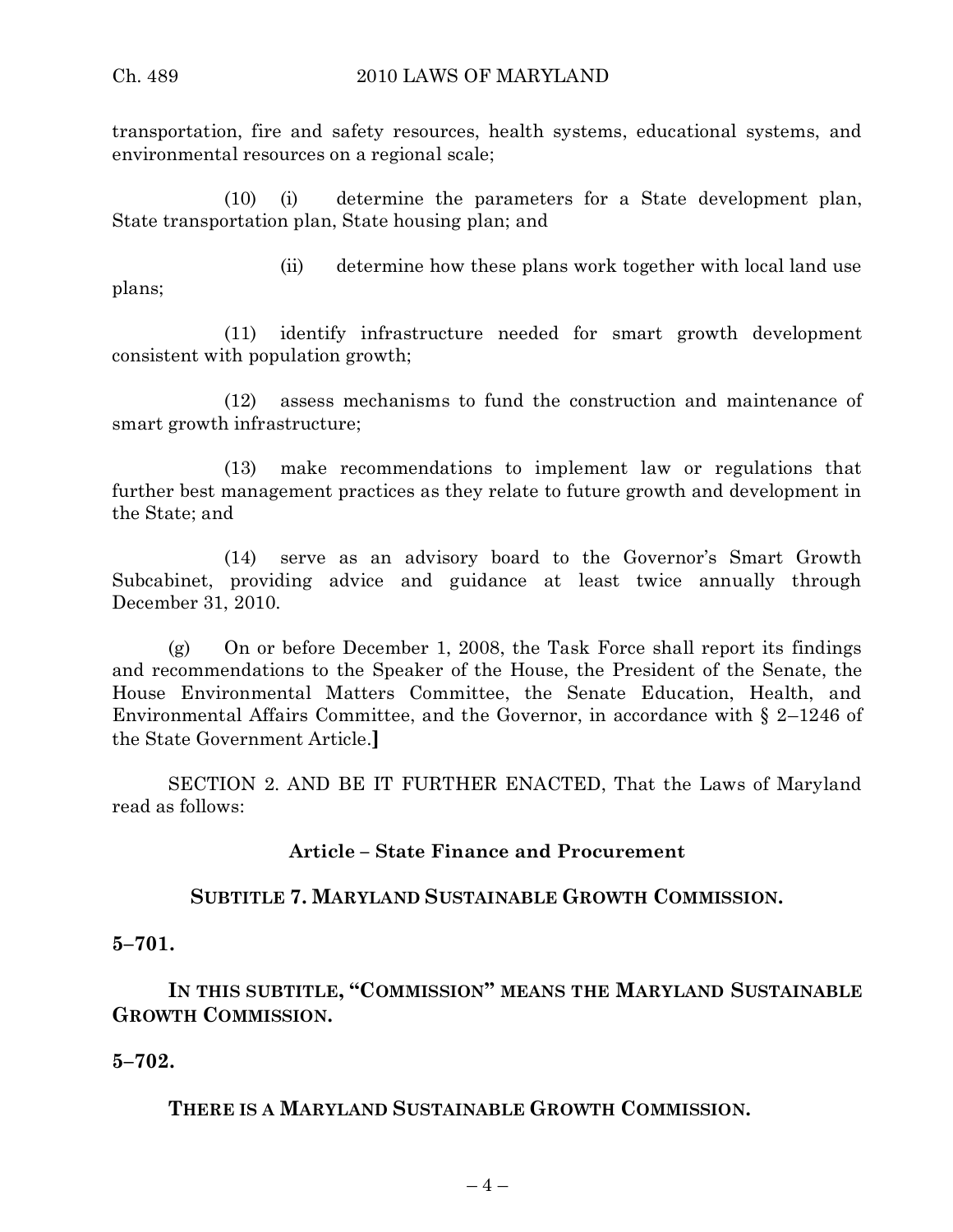**5–703.**

**(A) (1) THE COMMISSION CONSISTS OF THE FOLLOWING 30 MEMBERS:**

**(I) TWO MEMBERS OF THE HOUSE ENVIRONMENTAL MATTERS COMMITTEE, APPOINTED BY THE SPEAKER OF THE HOUSE;**

**(II) TWO MEMBERS OF THE SENATE EDUCATION, HEALTH, AND ENVIRONMENTAL AFFAIRS COMMITTEE, APPOINTED BY THE PRESIDENT OF THE SENATE;**

**(III) AS EX OFFICIO MEMBERS:**

**1. THE SECRETARY OF PLANNING, OR THE SECRETARY'S DESIGNEE;**

**2. THE SECRETARY OF THE ENVIRONMENT, OR THE SECRETARY'S DESIGNEE;**

**3. THE SECRETARY OF TRANSPORTATION, OR THE SECRETARY'S DESIGNEE;**

**4. THE SECRETARY OF HOUSING AND COMMUNITY DEVELOPMENT, OR THE SECRETARY'S DESIGNEE;**

**5. THE SECRETARY OF NATURAL RESOURCES, OR THE SECRETARY'S DESIGNEE;**

**6. THE SECRETARY OF BUSINESS AND ECONOMIC DEVELOPMENT, OR THE SECRETARY'S DESIGNEE;**

**7. THE SECRETARY OF AGRICULTURE, OR THE SECRETARY'S DESIGNEE;**

**7. 8. THE SUPERINTENDENT OF THE MARYLAND STATE DEPARTMENT OF EDUCATION, OR THE SUPERINTENDENT'S DESIGNEE;**

**8. 9. THE CHAIR OF THE BASE REALIGNMENT AND CLOSURE SUBCABINET, OR THE CHAIR'S DESIGNEE;**

**9. 10. THE EXECUTIVE DIRECTOR OF THE RURAL MARYLAND COUNCIL, OR THE EXECUTIVE DIRECTOR'S DESIGNEE; AND**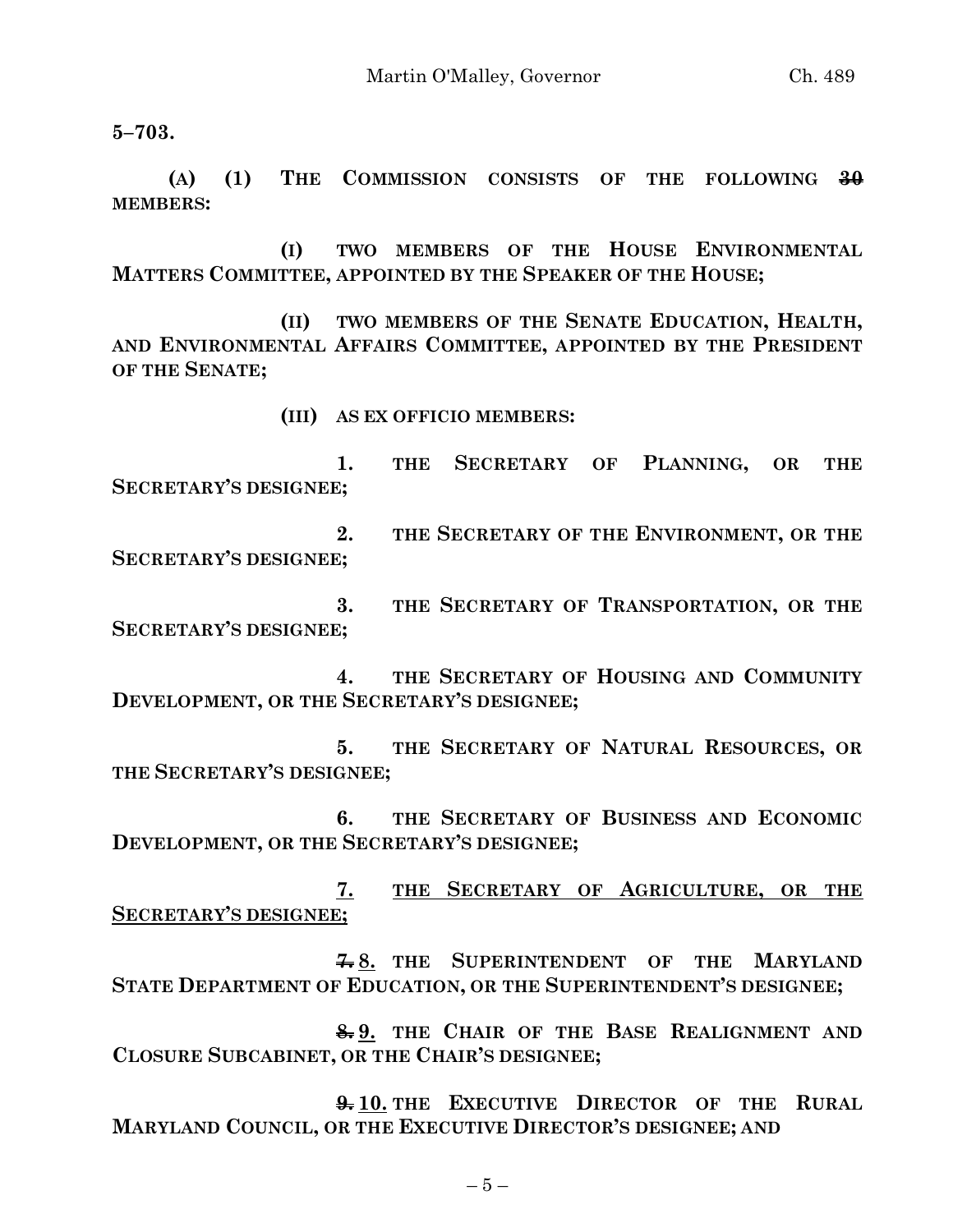Ch. 489 2010 LAWS OF MARYLAND

**10. 11. THE DIRECTOR OF THE UNIVERSITY OF MARYLAND'S NATIONAL CENTER FOR SMART GROWTH, OR THE DIRECTOR'S DESIGNEE;**

**(IV) FOUR REPRESENTATIVES OF LOCAL GOVERNMENT:**

**1. TWO DESIGNATED BY THE MARYLAND MUNICIPAL LEAGUE; AND**

**2. TWO DESIGNATED BY THE MARYLAND ASSOCIATION OF COUNTIES;**

**(V) APPOINTED BY THE GOVERNOR:**

**1. ONE REPRESENTATIVE OF THE SMART GROWTH COMMUNITY;**

**2. ONE REPRESENTATIVE OF THE ENVIRONMENTAL COMMUNITY;**

**3. ONE REPRESENTATIVE OF THE RESIDENTIAL BUILDING AND DEVELOPMENT COMMUNITY;**

**4. ONE REPRESENTATIVE OF THE COMMERCIAL BUILDING AND DEVELOPMENT COMMUNITY;**

**5. ONE REPRESENTATIVE OF THE AGRICULTURAL COMMUNITY;**

**6. ONE REPRESENTATIVE OF A RURAL COMMUNITY;**

**6. 7. ONE REPRESENTATIVE OF A CITIZEN ORGANIZATION THAT ADDRESSES HOUSING;**

**7. 8. ONE REPRESENTATIVE OF A CITIZEN ORGANIZATION THAT ADDRESSES TRANSPORTATION;**

**8. 9. ONE REPRESENTATIVE FROM WESTERN** 

**MARYLAND;**

**9. 10. ONE REPRESENTATIVE FROM SOUTHERN MARYLAND;**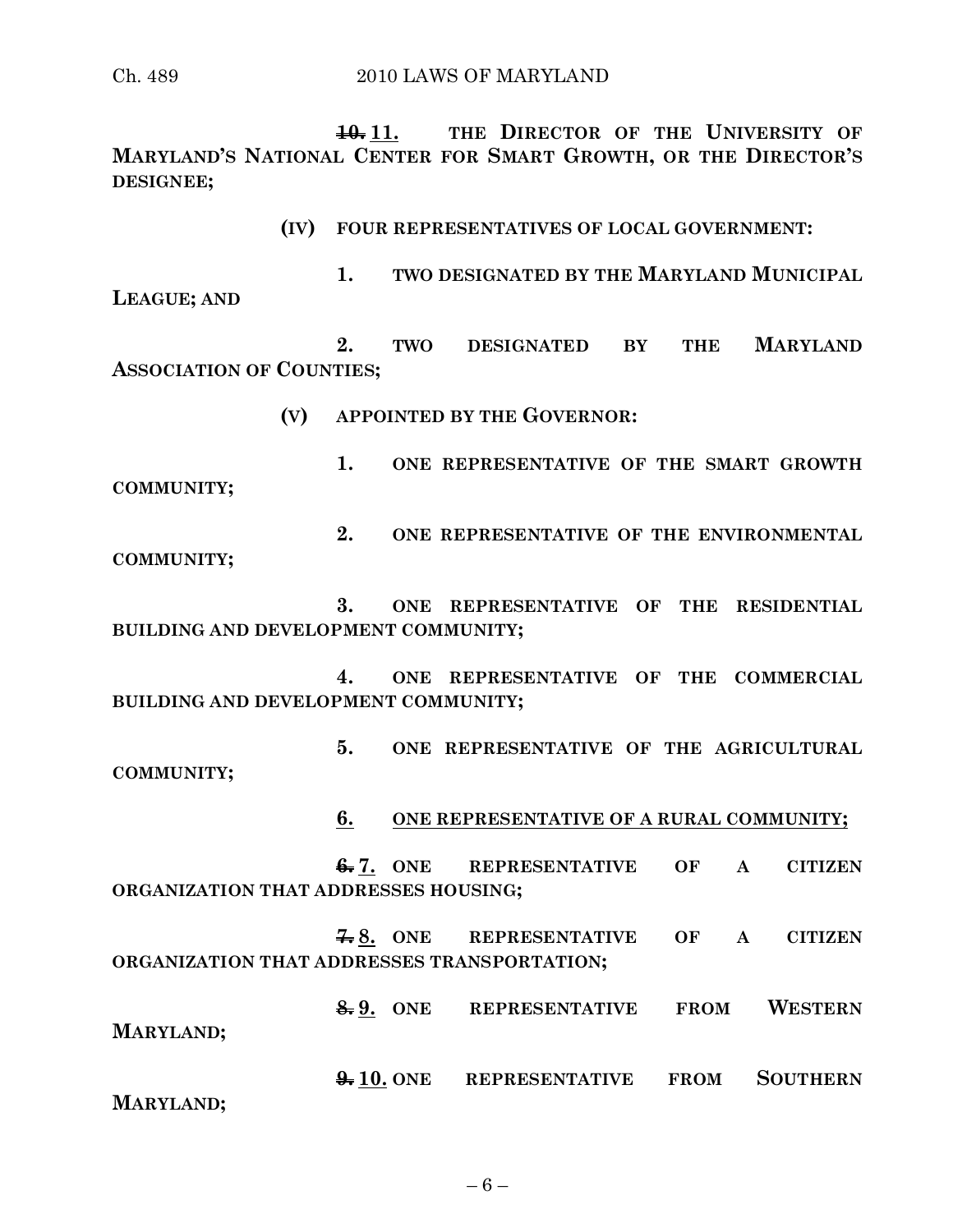**10. 11. ONE REPRESENTATIVE THREE REPRESENTATIVES FROM THE WASHINGTON METROPOLITAN AREA;**

**11. 12. ONE REPRESENTATIVE THREE REPRESENTATIVES FROM THE BALTIMORE METROPOLITAN AREA; AND**

**12. 13. ONE REPRESENTATIVE FROM THE EASTERN** 

**SHORE.**

**(2) (I) THE MEMBERS REPRESENTING A REGION OF THE STATE SHALL HAVE KNOWLEDGE OF SMART GROWTH AND PLANNING ISSUES.**

**(II) OF THE THREE MEMBERS REPRESENTING THE WASHINGTON METROPOLITAN AREA, ONE SHALL REPRESENT LOCAL OR REGIONAL GOVERNMENT.**

**(III) OF THE THREE MEMBERS REPRESENTING THE BALTIMORE METROPOLITAN AREA, ONE SHALL REPRESENT LOCAL OR REGIONAL GOVERNMENT.**

**(IV) OF THE MEMBERS APPOINTED BY THE GOVERNOR, ONE SHALL BE AN ARCHITECT THAT:**

**1. IS LICENSED TO PRACTICE IN THE STATE; AND**

**2. IS A RESIDENT OF THE STATE.**

**(B) (1) EXCEPT FOR EX OFFICIO MEMBERS OR THEIR DESIGNEES, THE TERM OF A MEMBER IS 5 YEARS.**

**(2) AT THE END OF A TERM, A MEMBER CONTINUES TO SERVE UNTIL A SUCCESSOR IS APPOINTED AND QUALIFIES.**

**(3) A MEMBER WHO IS APPOINTED AFTER A TERM HAS BEGUN SERVES ONLY FOR THE REST OF THE TERM AND UNTIL A SUCCESSOR IS APPOINTED AND QUALIFIES.**

**(C) IF THE GOVERNOR APPOINTS A REGULATED LOBBYIST TO SERVE AS A MEMBER OF THE COMMISSION, THE LOBBYIST:**

**(1) IS NOT SUBJECT TO § 15–504(D) OF THE STATE GOVERNMENT ARTICLE WITH RESPECT TO THAT SERVICE; AND**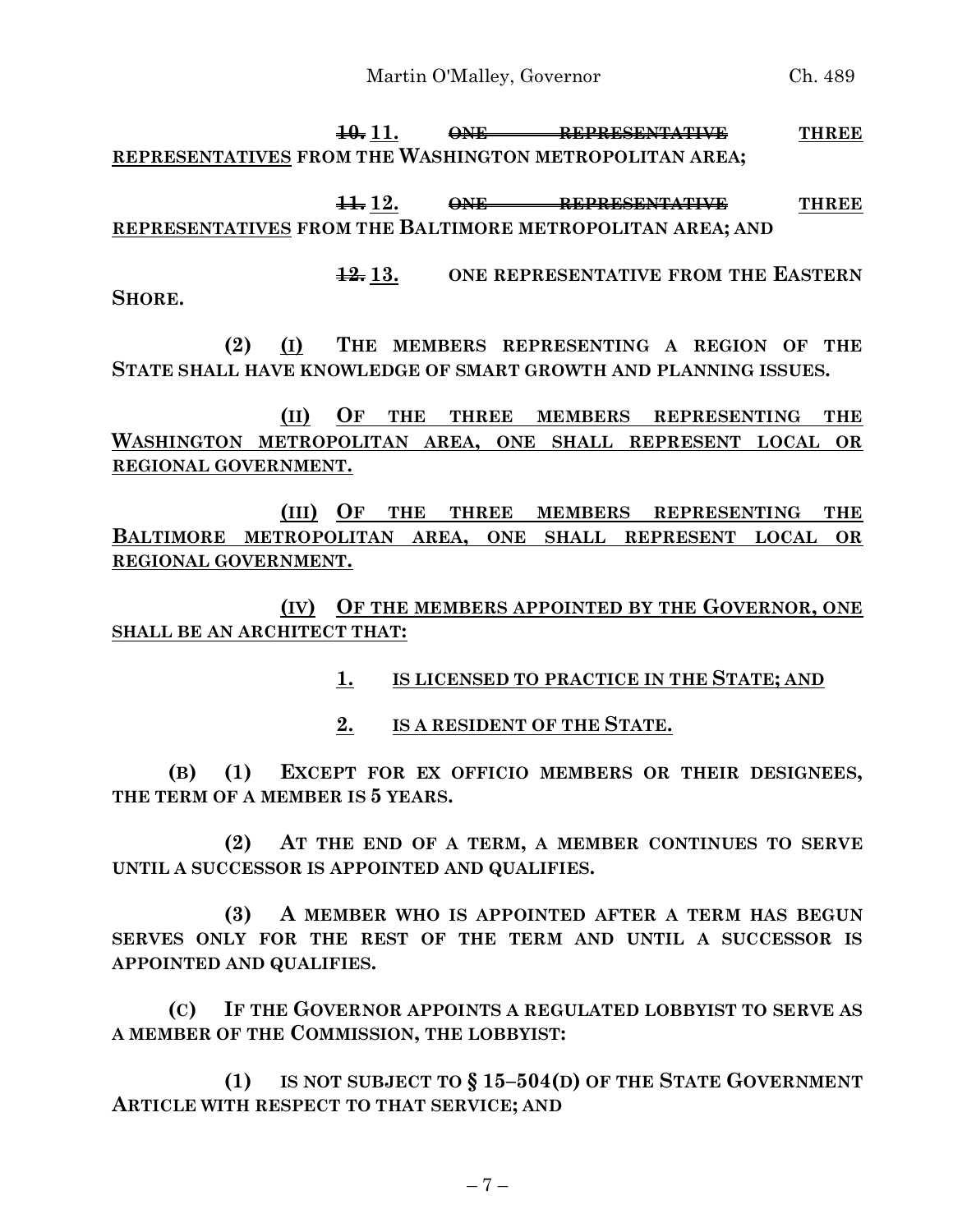**(2) IS NOT SUBJECT TO § 15–703(F)(3) OF THE STATE GOVERNMENT ARTICLE AS A RESULT OF THAT SERVICE.**

**(D) A MEMBER OF THE COMMISSION:**

**(1) MAY NOT RECEIVE COMPENSATION AS A MEMBER OF THE COMMISSION; BUT**

**(2) IS ENTITLED TO REIMBURSEMENT FOR EXPENSES UNDER THE STANDARD STATE TRAVEL REGULATIONS, AS PROVIDED IN THE STATE BUDGET.**

**5–704.**

**(A) THE GOVERNOR SHALL DESIGNATE THE CHAIR AND THE VICE CHAIR OF THE COMMISSION.**

**(B) THE COMMISSION MAY ADOPT RULES OF PROCEDURE.**

**5–705.**

**THE DEPARTMENT OF PLANNING SHALL PROVIDE STAFF FOR THE COMMISSION.**

**5–706.**

**THE COMMISSION SHALL:**

**(1) ASSESS AND ADVISE ON THE PROGRESS OF STATE, REGIONAL, AND LOCAL PLANNING IN MARYLAND IN ACHIEVING THE GOALS OF THE STATE ECONOMIC GROWTH, RESOURCE PROTECTION, AND PLANNING POLICY, AS DEFINED IN § 5–7A–01 OF THIS TITLE;**

**(2) MAKE RECOMMENDATIONS FOR ON THE ADEQUACY, COORDINATION, AND IMPLEMENTATION OF FUNDING MECHANISMS AND OTHER STATE ASSISTANCE FOR PLANNING ACTIVITIES AND INFRASTRUCTURE AND LAND PRESERVATION NEEDS, CONSISTENT WITH THE STATE ECONOMIC GROWTH, RESOURCE PROTECTION, AND PLANNING POLICY;**

**(3) PROMOTE PLANNING COORDINATION AND INTERJURISDICTIONAL COOPERATION AMONG THE STATE AND LOCAL JURISDICTIONS AND RECOMMEND MECHANISMS TO FACILITATE VOLUNTARY JOINT PLANNING;**

 $-8-$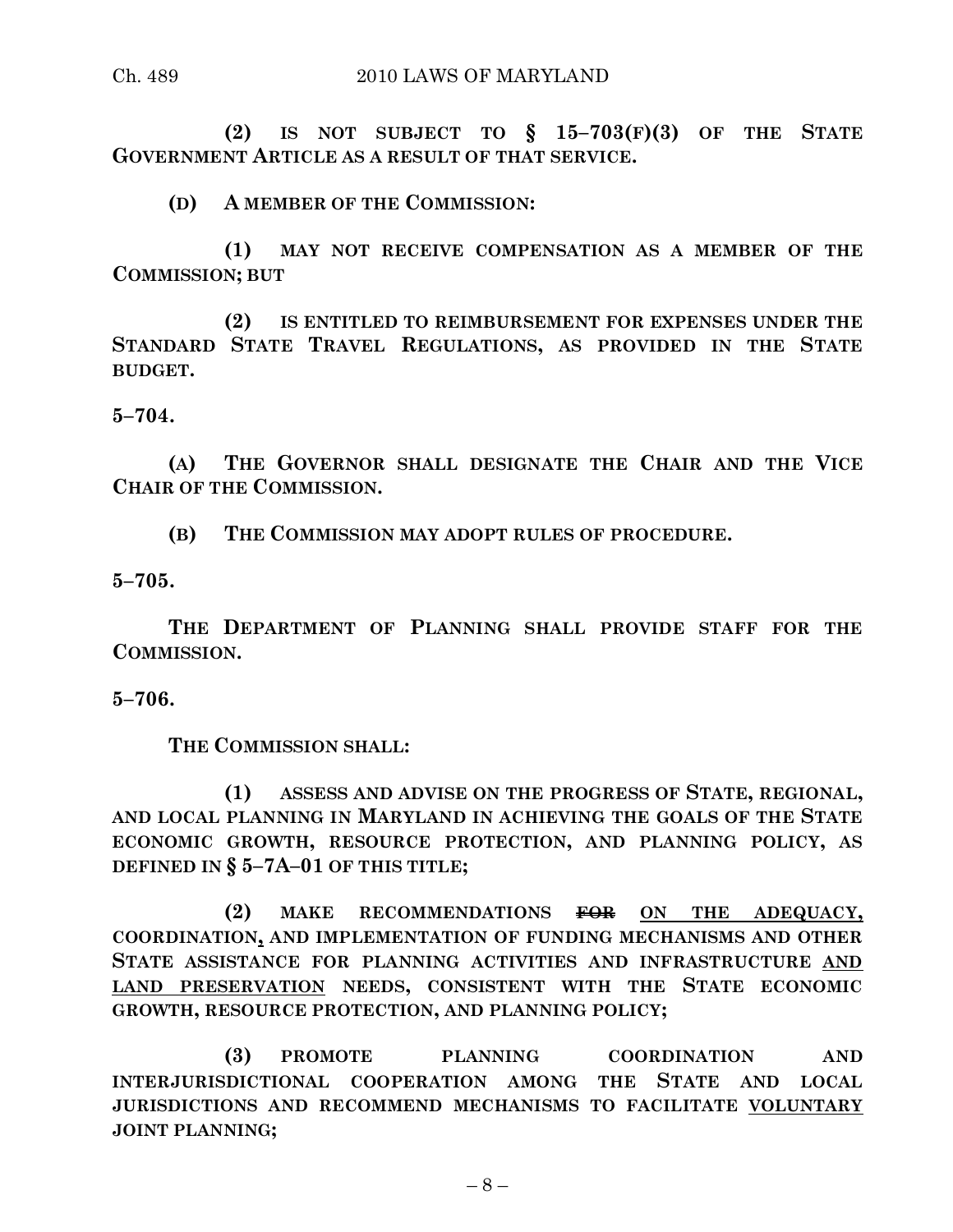**(4) ADVISE ON THE CONTENT AND PREPARATION OF THE STATE DEVELOPMENT PLAN, STATE TRANSPORTATION PLAN, AND STATE HOUSING PLAN AND THE IMPLEMENTATION OF THESE PLANS, INCLUDING THE RELATIONSHIP OF THESE PLANS WITH LOCAL LAND USE PLANS;**

**(5) PROMOTE AND MAKE RECOMMENDATIONS REGARDING EFFICIENT AND PREDICTABLE MODEL STATE AND LOCAL DEVELOPMENT REGULATIONS TO ACHIEVE THE GOALS OF THE STATE ECONOMIC GROWTH, RESOURCE PROTECTION, AND PLANNING POLICY;**

**(6) EVALUATE THE CONTINUING VIABILITY AND EFFECTIVENESS OF THE STATE AND LOCAL GOVERNMENT SMART GROWTH INDICATORS CONTAINED IN ARTICLE 66B, § 3.10 OF THE CODE, AND MAKE RECOMMENDATIONS FOR AMENDMENTS OR ADDITIONS TO THE INDICATORS;**

**(7) REVIEW THE ANNUAL REPORTS SUBMITTED BY COUNTIES AND MUNICIPAL CORPORATIONS IN ACCORDANCE WITH ARTICLE 66B, § 3.09 OF THE CODE, WITH RESPECT TO PROGRESS IN ACHIEVING THE GOALS OF THE STATE ECONOMIC GROWTH, RESOURCE PROTECTION, AND PLANNING POLICY;**

**(8) REVIEW THE REPORTS OF LOCAL JURISDICTIONS ON ADEQUATE PUBLIC FACILITIES DEVELOPMENT RESTRICTIONS REQUIRED BY ARTICLE 66B, § 10.01 OF THE CODE, AND ASSESS WHETHER AND TO WHAT EXTENT ADEQUATE PUBLIC FACILITIES ORDINANCES HAVE A DETRIMENTAL EFFECT ON SMART GROWTH AFFECT THE ACHIEVEMENT OF THE GOALS OF THE STATE ECONOMIC GROWTH, RESOURCE PROTECTION, AND PLANNING POLICY;**

**(9) (8) DEVELOP AND ASSIST IN THE IMPLEMENTATION OF EDUCATIONAL AND OUTREACH PROGRAMS ABOUT SMART GROWTH;**

**(10) (9) REVIEW PERIODICALLY THE EDUCATIONAL REQUIREMENTS FOR MEMBERS OF PLANNING BOARDS AND COMMISSIONS AND BOARDS OF APPEALS REQUIRED BY ARTICLE 66B, §§ 3.02 AND 4.07 OF THE CODE, AND EVALUATE COMPLIANCE RATES FOR THE MEMBERS;**

**(11) (10) MAKE RECOMMENDATIONS FOR CHANGES IN STATE LAW, REGULATIONS, POLICIES, AND PROCEDURES, IF ANY, THAT THE COMMISSION BELIEVES ARE NECESSARY TO ACHIEVE THE STATE'S ECONOMIC GROWTH, RESOURCE PROTECTION, AND PLANNING POLICY; AND**

**(12) (11) SERVE AS AN ADVISORY BOARD TO THE GOVERNOR'S SMART GROWTH SUBCABINET, PROVIDING ADVICE AND GUIDANCE.**

**5–707.**